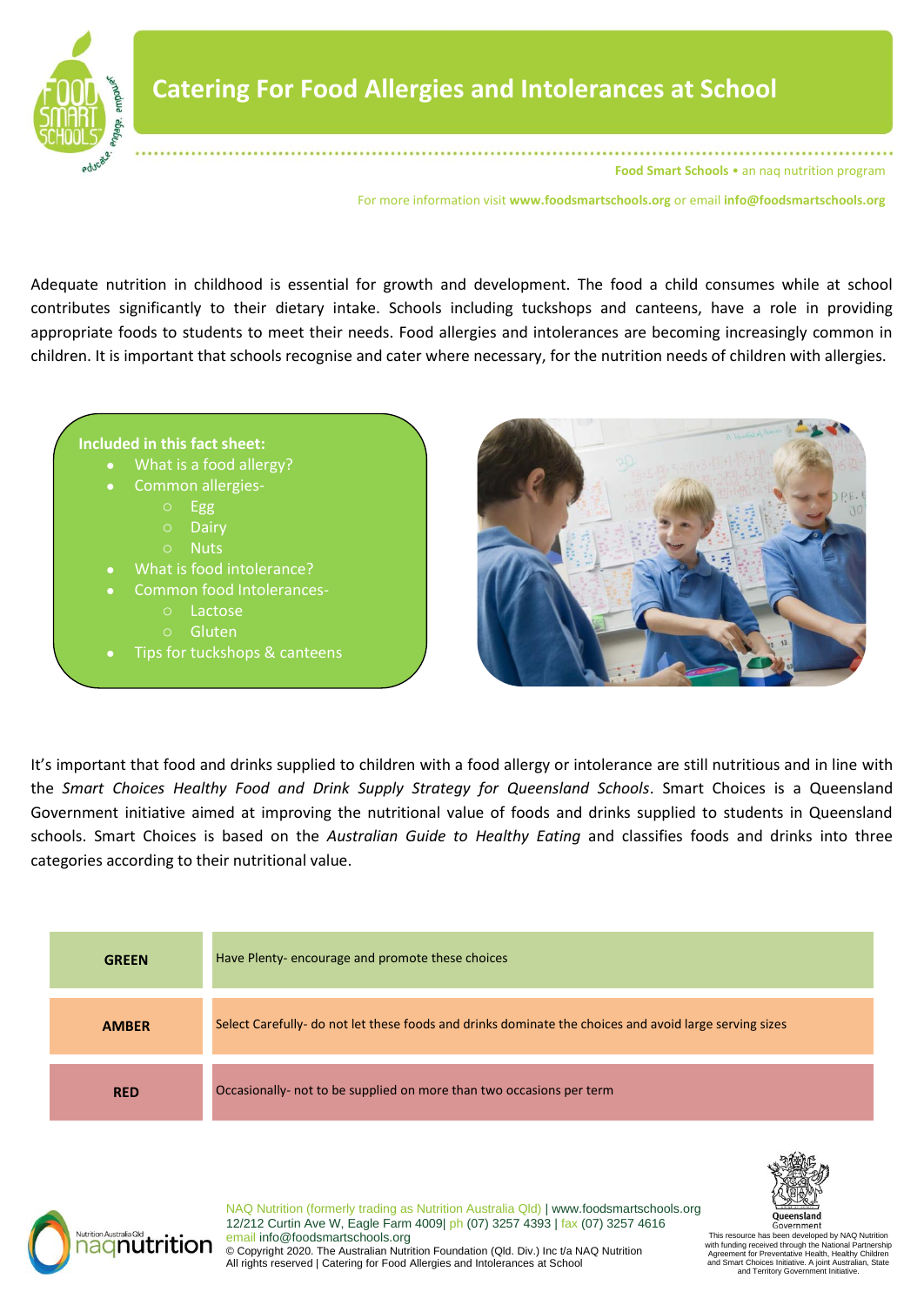

For more information visit **www.foodsmartschools.org** or email **info@foodsmartschools.org**

# **What is a Food Allergy?**

A food allergy is an adverse response to a food, triggered by the body's immune system. The response may be mild, or more severe, triggering a life-threatening reaction called anaphylaxis. It is advised that children with allergies completely avoid the allergen food.

# **General advice for accommodating a child's food allergies:**

- Be stringent with checking food labels of packaged products to determine whether an allergen ingredient is present. Product formulas and processing methods often change making a previously suitable food unsafe for those with allergies.
- Ingredient lists on packaged products often use different words for allergen containing ingredients. For example albumen and globulin are egg containing ingredients that can appear on product packaging. This can be confusing so contact the manufacturer if you find the ingredients list to be unclear. A list of ingredients to avoid for common allergies is available at: http://www.foodstandards.gov.au/consumerinformation/foodallergies/
- When preparing and storing allergen free foods, be mindful of cross contamination. Use separate utensils, storage containers and ensure preparation areas are clean to avoid contact with other allergen foods in the kitchen. Make sure you wash your hands before and after handling ingredients containing allergens to prevent contamination.
- Often a child may have multiple allergies/intolerances which limits the types of foods they can be offered and consume. Discussion with the child's parents/carers or support organisations can assist with catering for this child's needs.





NAQ Nutrition (formerly trading as Nutrition Australia Qld) | www.foodsmartschools.org 12/212 Curtin Ave W, Eagle Farm 4009| ph (07) 3257 4393 | fax (07) 3257 4616 email info@foodsmartschools.org © Copyright 2020. The Australian Nutrition Foundation (Qld. Div.) Inc t/a NAQ Nutrition All rights reserved | Catering for Food Allergies and Intolerances at School

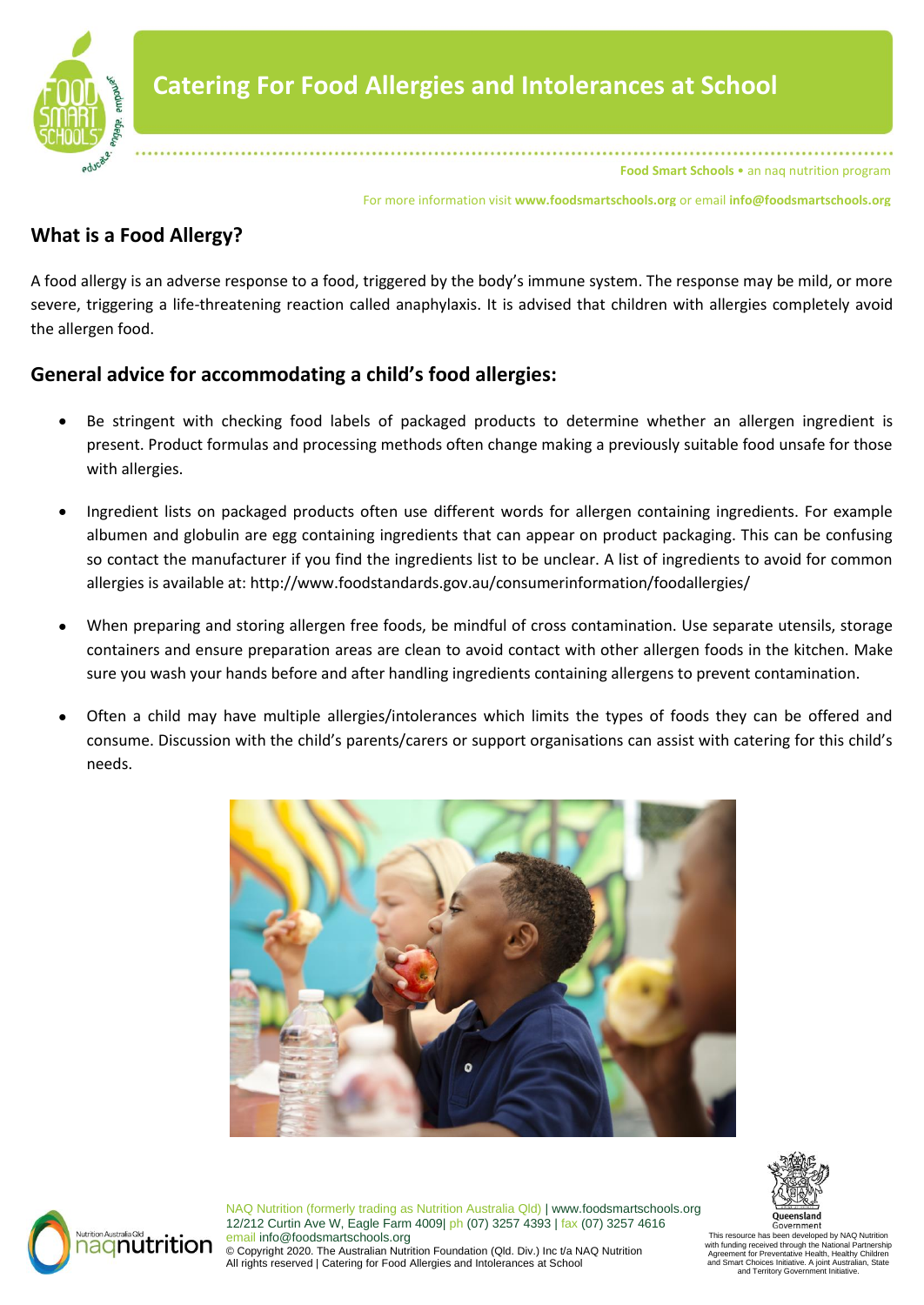

**Nutrition Australia Qld**<br>**nagnutrition** 

**Food Smart Schools** • an naq nutrition program

For more information visit **www.foodsmartschools.org** or email **info@foodsmartschools.org**

| <b>Common Allergies</b> | <b>What to Avoid</b>                                                                                                                                                                                                                                                                                                                | <b>Suggestions for Accommodating the Food</b><br><b>Allergy</b>                                                                                                                                                                                                                                                                                                                                                                                                                                                                                                                                                                                                                                                                                                                                                                            |
|-------------------------|-------------------------------------------------------------------------------------------------------------------------------------------------------------------------------------------------------------------------------------------------------------------------------------------------------------------------------------|--------------------------------------------------------------------------------------------------------------------------------------------------------------------------------------------------------------------------------------------------------------------------------------------------------------------------------------------------------------------------------------------------------------------------------------------------------------------------------------------------------------------------------------------------------------------------------------------------------------------------------------------------------------------------------------------------------------------------------------------------------------------------------------------------------------------------------------------|
| <b>Egg</b>              | All food and drinks containing egg and egg-<br>based ingredients.<br>Egg is often used as a binder, emulsifier and<br>colouring agent. Even unsuspecting foods<br>like ice-cream may contain egg.<br>Common foods include:<br>quiches<br>omelettes<br>baked goods with egg<br>$\bullet$<br>mayonnaise<br>frozen desserts<br>custard | Eggs can be successfully replaced in<br>$\bullet$<br>where<br>recipes<br>eggs<br>are<br>a<br>component of the recipe (e.g.<br>muffins, sauces). Use a commercial<br>egg replacer such as Organ Egg<br>Replacer which is a powder-based<br>product<br>Dishes that include eggs as a<br>$\bullet$<br>key ingredient (e.g. quiche)<br>are unlikely to be successful<br>if made with egg replacers<br>Instead of using egg to bind<br>mince patty mixtures, try a<br>small amount of breadcrumbs<br>or pureed red kidney beans<br>sandwich<br>Provide<br>free<br>egg<br>$\bullet$<br>combinations. For sandwich<br>filling ideas see the Food<br><b>Smart Schools 'Ideas for</b><br>Sandwich Fillings' fact sheet<br>Avoid cross contamination of<br>egg in the kitchen by using<br>separate utensils and storing<br>egg free items separately |



This resource has been developed by NAQ Nutrition<br>with funding received through the National Partnership<br>Agreement for Preventative Health, Healthy Children<br>and Smart Choices Initiative. A joint Australian, State<br>and Terri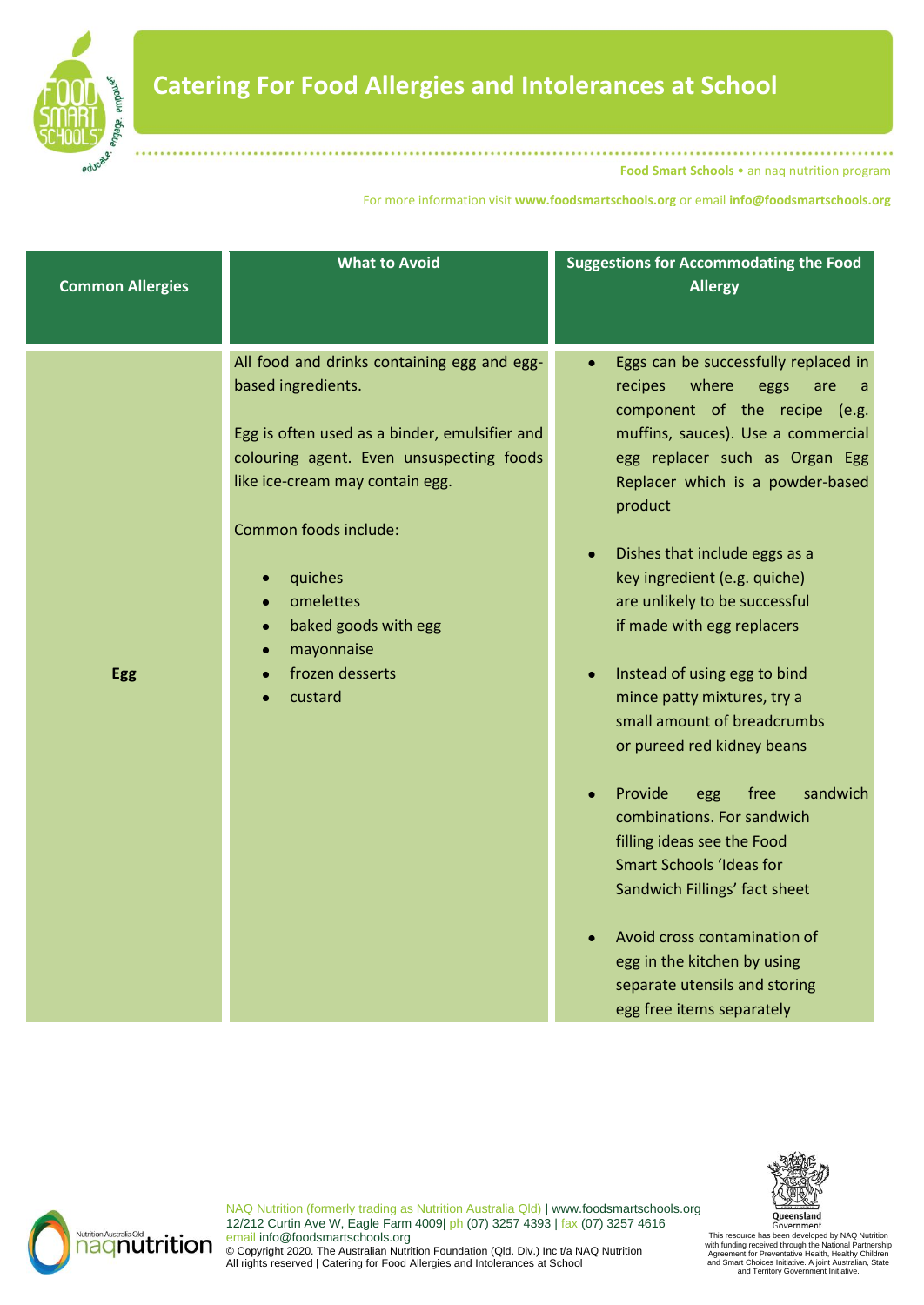

For more information visit **www.foodsmartschools.org** or email **info@foodsmartschools.org**

| <b>Common Allergies</b> | <b>What to Avoid</b>                                                                                                                                                                                                                                                                                                                                                                                                                                                                                                                                                                                                                                                                               | <b>Suggestions for Accommodating the Food</b><br><b>Allergy</b>                                                                                                                                                                                                                                         |
|-------------------------|----------------------------------------------------------------------------------------------------------------------------------------------------------------------------------------------------------------------------------------------------------------------------------------------------------------------------------------------------------------------------------------------------------------------------------------------------------------------------------------------------------------------------------------------------------------------------------------------------------------------------------------------------------------------------------------------------|---------------------------------------------------------------------------------------------------------------------------------------------------------------------------------------------------------------------------------------------------------------------------------------------------------|
| <b>Nut</b>              | Common nut foods include:<br>nut butters<br>$\bullet$<br>nut oils<br>whole or ground nuts<br>sauces and condiments<br>breakfast cereals<br>biscuits<br>dried fruit mixes<br>muesli bars<br>frozen desserts<br>some Asian and Indian dishes<br>Being allergic to peanuts does not<br>automatically mean a tree nut allergy.<br>By law in Australia, products which contain<br>peanuts must be clearly labelled. Check the<br>labels of any product used before preparing<br>a nut free item.<br>Some manufacturers will also label their<br>products as may contain traces of nuts.<br>These products need to be avoided as cross<br>contamination can still lead to a severe<br>allergic reaction. | Cook with vegetable or olive<br>oil instead of nut-based oils<br>Flavour foods with tomato based<br>$\bullet$<br>salsas and vinaigrette dressing<br>instead of satay sauces or pesto<br>which may both contain nuts<br>Nutmeg and coconut are<br>$\bullet$<br>suitable for those with peanut<br>allergy |





NAQ Nutrition (formerly trading as Nutrition Australia Qld) | www.foodsmartschools.org 12/212 Curtin Ave W, Eagle Farm 4009| ph (07) 3257 4393 | fax (07) 3257 4616 email info@foodsmartschools.org © Copyright 2020. The Australian Nutrition Foundation (Qld. Div.) Inc t/a NAQ Nutrition All rights reserved | Catering for Food Allergies and Intolerances at School

Government<br>This resource has been developed by NAQ Nutrition with funding received through the National Partnership<br>Agreement for Preventative Health, Healthy Children<br>and Smart Choices Initiative.<br>and Territory Government Initiative.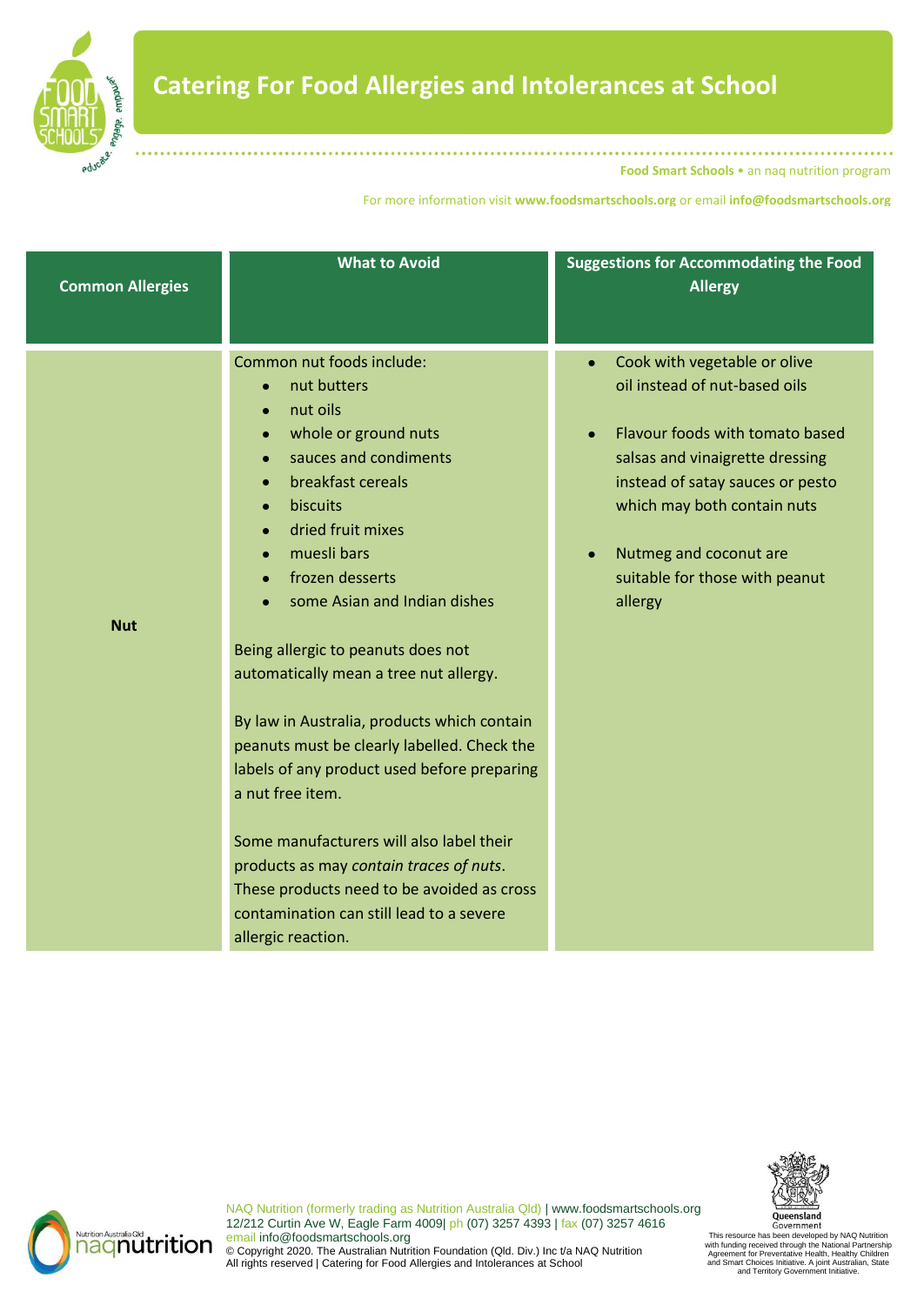

For more information visit **www.foodsmartschools.org** or email **info@foodsmartschools.org**

| <b>Common Allergies</b> | <b>What to Avoid</b>                                                                                                                                                                                                                                                                                     | <b>Suggestions for Accommodating the Food</b><br><b>Allergy</b>                                                                                                                                                                                                                                                                                                                                                                                                                                                                                                                              |
|-------------------------|----------------------------------------------------------------------------------------------------------------------------------------------------------------------------------------------------------------------------------------------------------------------------------------------------------|----------------------------------------------------------------------------------------------------------------------------------------------------------------------------------------------------------------------------------------------------------------------------------------------------------------------------------------------------------------------------------------------------------------------------------------------------------------------------------------------------------------------------------------------------------------------------------------------|
| <b>Dairy</b>            | All dairy-based food and drinks.<br>Dairy-derived ingredients such as whey and<br>casein must also be avoided.<br>Common dairy-based foods include:<br>milk (cows, goat, sheep)<br>cheese<br>yoghurt<br>butter<br>ice-cream<br>custard<br>cream<br>lactose free dairy products<br>$\bullet$<br>chocolate | Use dairy free alternatives such as<br>$\bullet$<br>soy milk for recipes. Check to make<br>sure these milks are enriched with<br>calcium as this is important for<br>growth and bone strength<br>Use a dairy free margarine spread<br>$\bullet$<br>such as Nuttelex <sup>™</sup> as a substitute<br>for butter in baked goods and on<br>sandwiches. Not all margarines are<br>dairy free so check the labels<br>Only offer soy yoghurts/desserts if<br>they are completely dairy free.<br>Most contain a small amount of<br>dairy which is not suitable for<br>children with a dairy allergy |





This resource has been developed by NAQ Nutrition<br>with funding received through the National Partnership<br>Agreement for Preventative Health, Healthy Children<br>and Smart Choices Initiative. A joint Australian, State<br>and Terri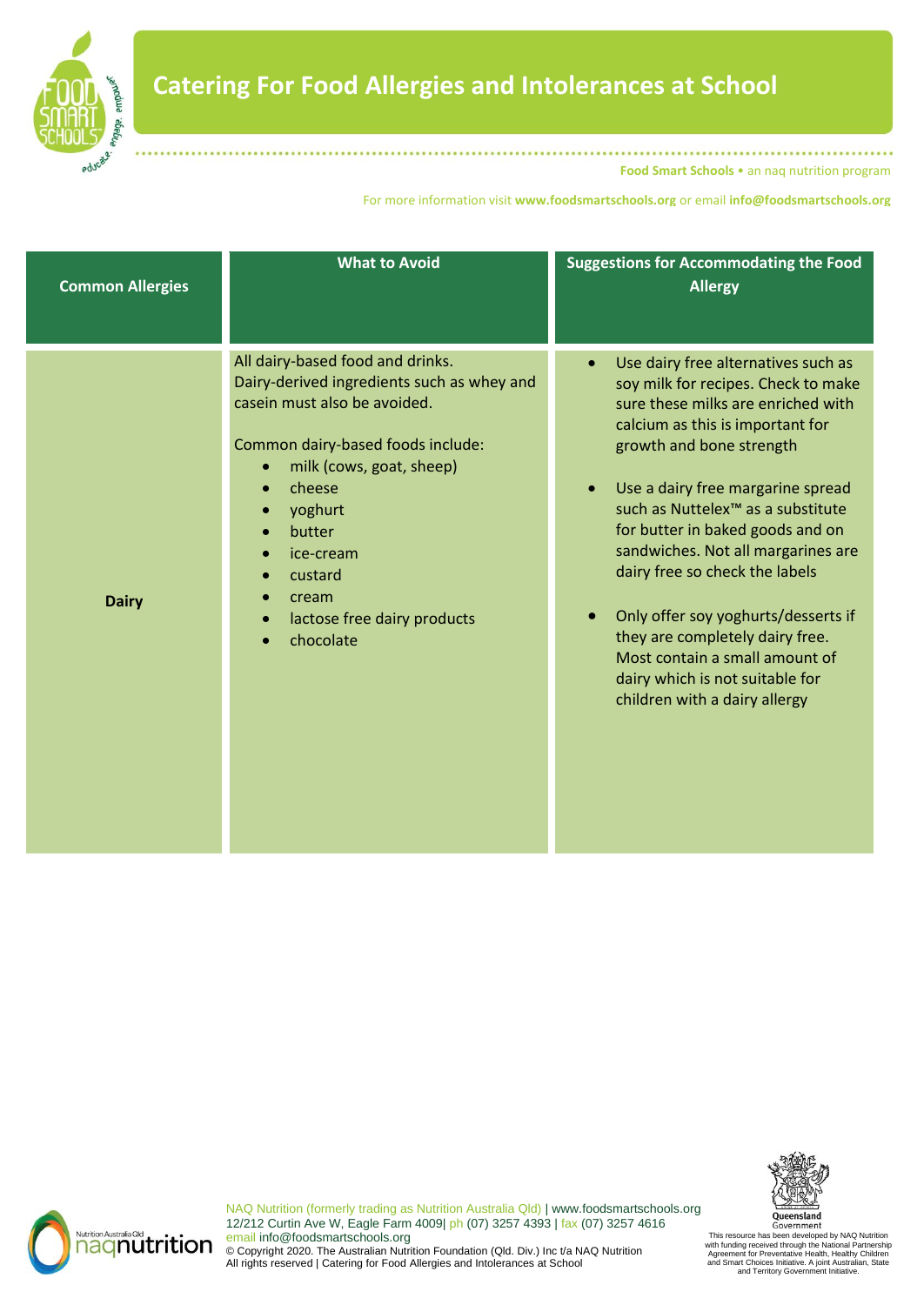

For more information visit **www.foodsmartschools.org** or email **info@foodsmartschools.org**

## **What is Food Intolerance?**

Food intolerance differs from an allergy because it does not involve the body's immune system. Food intolerance reactions are usually related to the amount of food consumed, it is dose dependent. No symptoms may occur until a certain amount (threshold level) of the food is eaten. Because this threshold varies for each person, different levels of food avoidance are required.

## **Common Food Intolerances: Lactose and Gluten**

### **Lactose Intolerance**

Lactose is a sugar found in milk and milk-based products. Those who need a 'lactose free' diet have problems digesting this sugar. They can experience uncomfortable gut symptoms as a result of eating lactose-containing foods. For most, there is a level of lactose that can be tolerated. This is why children with lactose intolerance may be able to have small amounts of hard cheese and some yoghurts as these are lower in lactose than plain milk and soft cheeses.

It is important that growing children and adolescents consume adequate calcium. For those who are lactose intolerant, calcium-enriched replacement foods can play a very important role in ensuring this occurs.

Suggestions for ensuring adequate calcium in lactose free diets include:

- Replace regular dairy milk with calcium fortified soy milk
- Milkshakes made with soy or calcium fortified low lactose milk (if tolerated)
- Soy yoghurts and custard
- Lactose free yoghurts and custards
- Hard cheeses can be used on sandwiches and in salads

Reduced fat soy drinks are GREEN under the Smart Choices Strategy.

### **Gluten Intolerance & Coeliac Disease**

A child with coeliac disease should avoid all foods that contain gluten. Gluten is a protein found in wheat, rye, barley, triticale, spelt, malt and oats. This means that regular items such as bread, pasta, baked goods and pastries need to be substituted with gluten free alternatives.

It is important to read the labels of all packaged or prepared foods as gluten-containing wheat-derived ingredients are often added to processed products and need to be avoided.

Commercially made gluten free products are now more widely available with staple items such as gluten free bread and flour available at major supermarkets.





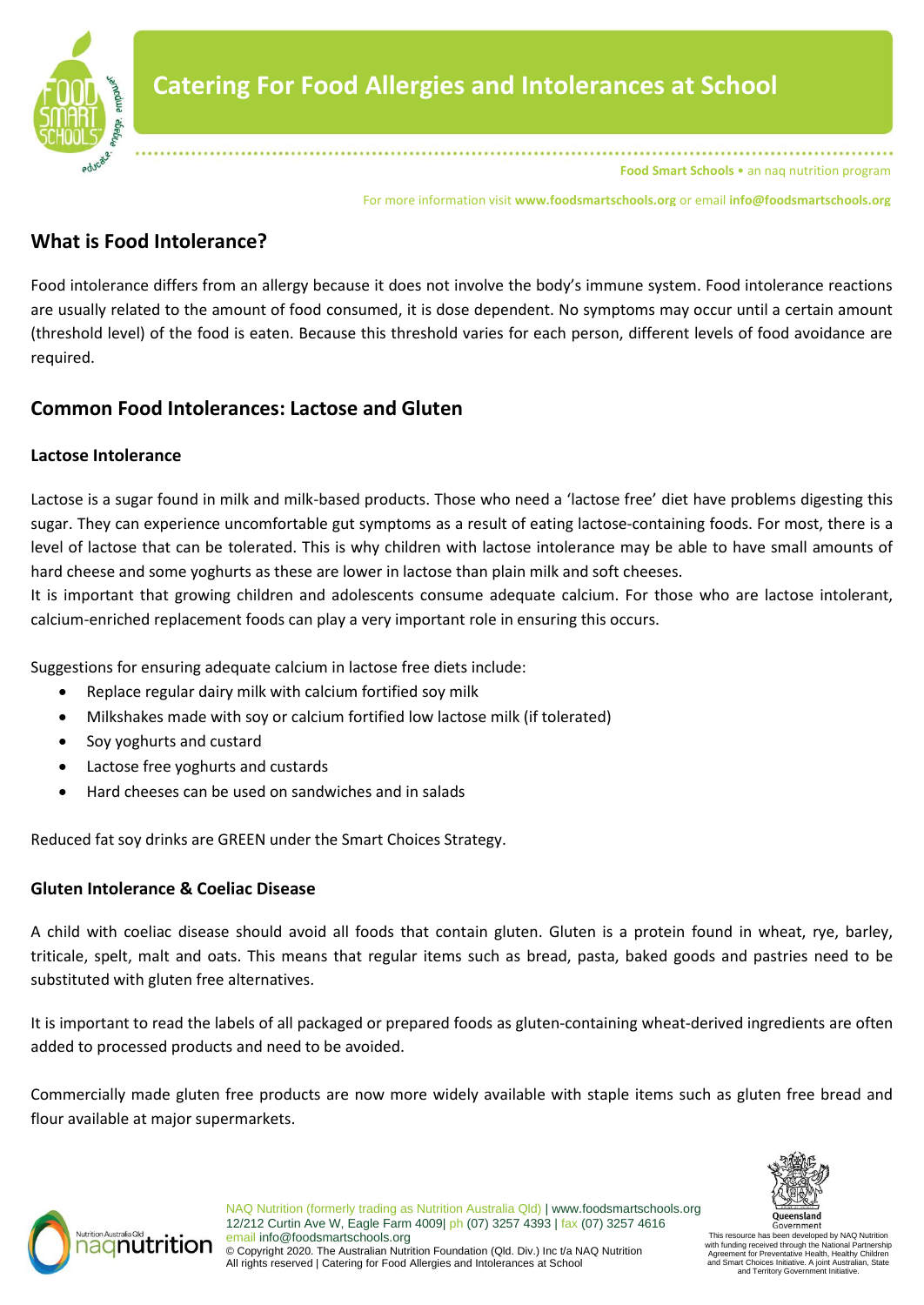

For more information visit **www.foodsmartschools.org** or email **info@foodsmartschools.org**

Gluten Free Alternatives – GREEN options

- Gluten free flours for baking e.g. rice, tapioca, potato, soy, all-purpose gluten free
- Gluten free commercial products e.g. bread, pasta
- Rice and corn based dishes
- Commercially-made gluten free breakfast cereals (minimally processed)

You will also need to check the labels of all commercial products (including sauces and stocks) to ensure they are gluten free if required.

### *Remember: fresh fruit, vegetables, milk and lean meats and poultry are all naturally gluten free. These foods are nutritious and GREEN according to Smart Choices.*

## **Managing Allergies and Intolerance - tips for tuckshops and canteens**

- You may not need to add extra items to your menu. Adjust regular menu items so that they are free of one or more particular allergens. For example a rice dish and a salad could always be gluten free. These items should be prepared in an uncontaminated area in the kitchen (first thing in the morning also helps).
- Have an open day for parents of children who have allergies and intolerances, to give these parents an opportunity to discuss the menu with you and review food labels and ingredients for themselves.
- Know the products that you sell which contain common allergens.
- Some parents of children in primary school may even wish to provide special foods to the canteen they know is suitable for their child. This way, the child still gets to "experience" lunch from the canteen just like the other kids.

## **Further Resources for Allergies and Intolerances**

**The RPAH Allergy Unit website** - <https://www.slhd.nsw.gov.au/rpa/allergy/resources/allergy/default.html>

**Coeliac Australia**: - <https://www.coeliac.org.au/>

**Australasian Society of Clinical Immunology and Allergy** - <https://www.allergy.org.au/>

This resource has been developed by Nutrition Australia Qld's Food Smart Schools program with the generous support of the Queensland Independent Schools Parent Council (QISPC) with funding received through the National Partnership for Preventive Health, Healthy Children, Smart Choices initiative. For more information on the Food Smart Schools Program, visit www.foodsmartschools.org



In developed by NAQ Nutrition

with funding received through the National Partnership Agreement for Preventative Health, Healthy Children and Smart Choices Initiative. A joint Australian, State and Territory Government Initiative.



NAQ Nutrition (formerly trading as Nutrition Australia Qld) | www.foodsmartschools.org 12/212 Curtin Ave W, Eagle Farm 4009| ph (07) 3257 4393 | fax (07) 3257 4616 email info@foodsmartschools.org © Copyright 2020. The Australian Nutrition Foundation (Qld. Div.) Inc t/a NAQ Nutrition All rights reserved | Catering for Food Allergies and Intolerances at School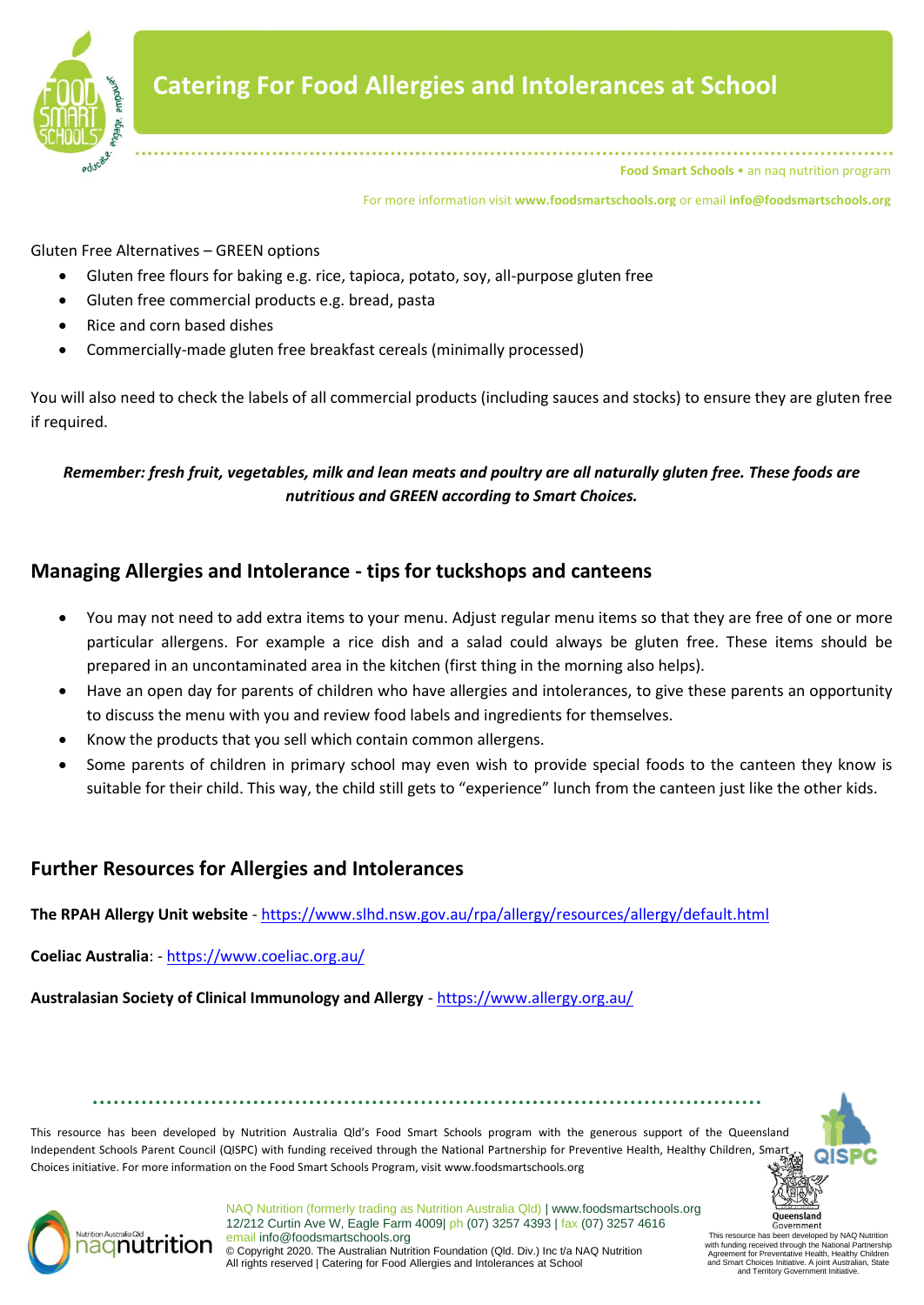

For more information visit **www.foodsmartschools.org** or email **info@foodsmartschools.org**

# **Banana Muffins**

#### **Ingredients (serves 24)**

- 7 bananas (very ripe)
- 2 <sup>1</sup>/<sub>2</sub> cups pureed apple
- ⅓ cup canola oil
- 1 ¼ cups soy milk
- $\frac{1}{2}$  cup sugar
- 2 % cups wholemeal flour
- $2\frac{1}{2}$  cups white flour
- 2 % tsp baking powder
- Egg replacer (equivalent to 5 eggssee packet instructions)
- 

## **This recipe is Dairy, Egg and Nut Free.**

**MAKE IT GLUTEN FREE**: To make this recipe gluten free use commercial gluten free flour in place of the wheat flours. Check that the baking powder and soy milks are gluten free brands.

## **Method**

- 1. Preheat oven to 180 °C.
- 2. Mash bananas.
- 3. Add apple, oil, soy milk and sugar and mix well.
- 4. Fold in flours, baking powder, egg replacer and cinnamon.
- 5. Mix gently overworking the mixture will make the muffins tough.
- 6. Grease muffin trays with oil or use patty cases.
- 7. Spoon mixture into each case and bake for approximately 20 minutes at 180 °C.





NAQ Nutrition (formerly trading as Nutrition Australia Qld) | www.foodsmartschools.org 12/212 Curtin Ave W, Eagle Farm 4009| ph (07) 3257 4393 | fax (07) 3257 4616 email info@foodsmartschools.org © Copyright 2020. The Australian Nutrition Foundation (Qld. Div.) Inc t/a NAQ Nutrition All rights reserved | Catering for Food Allergies and Intolerances at School